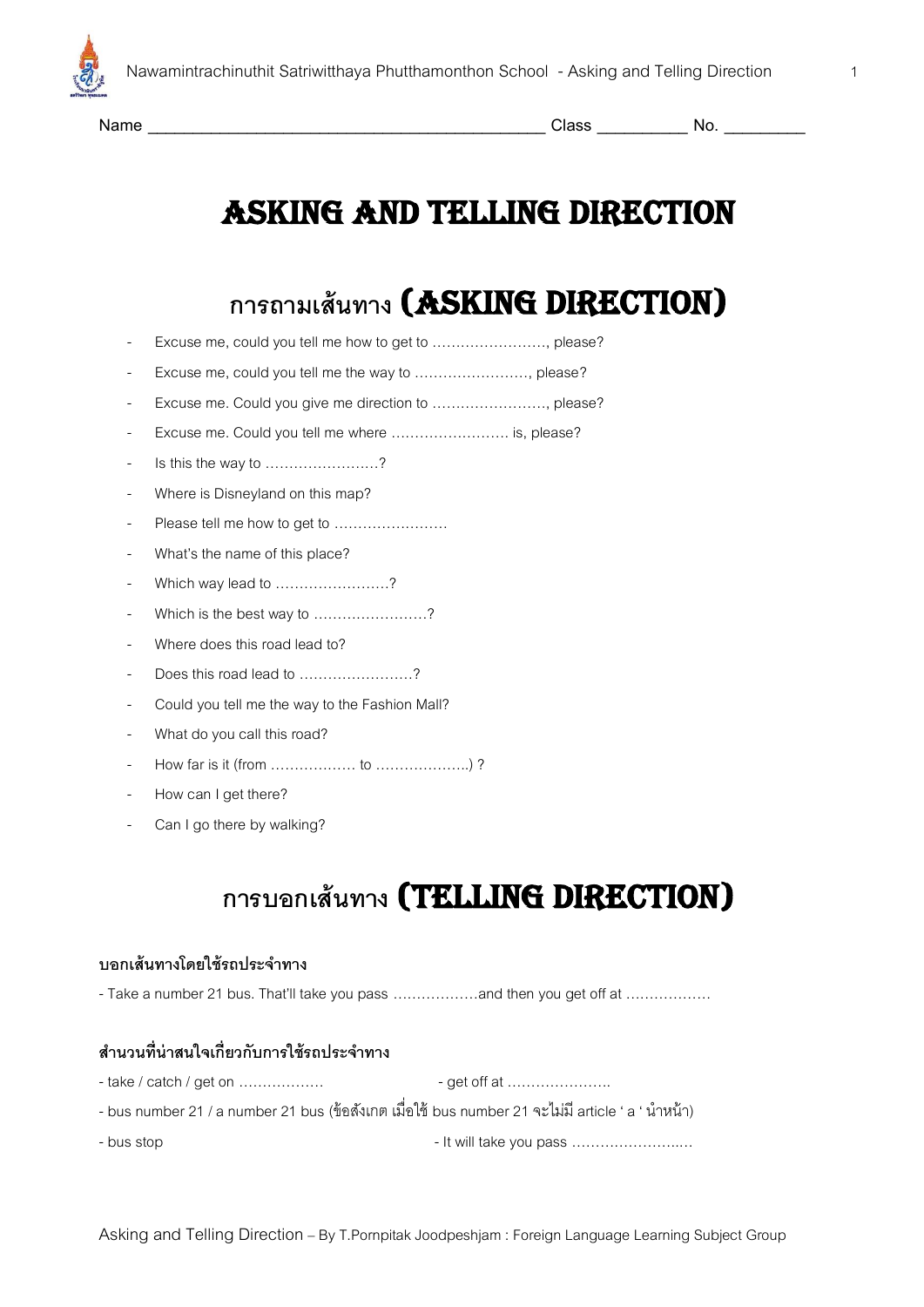

#### **การบอกระยะทาง ว่าอยู่ห่างแค่ไหน**

- It's about two kilometers from here. It's about 200 meters from here. It's about a mile from here. **บอกเส้นทางโดยให้เดินไป** - Go straight ahead as far as the traffic lights. Then turn right - บอกจุดเริ่มต้น = You are here. When you go out of the hotel........ **จากนั้นก็ต่อด้วยข้อความต่อไปนี้** Turn left/ turn right. Cross over the road Walk along the road. Walk straight on / Go straight on *ทิศต่างๆ* ตะวันออก = East ตะวันตก  $=$  West ใต้  $=$  South เหนือ = North ตะวันตกเฉียงใต้ = Southwest ตะวันออกเฉียงใต้ = Southeast ตะวันตกเฉียงเหนือ = Northwest ตะวันออกเฉียงเหนือ = Northeast ภำคตะวันออก = Eastern ภำคตะวันตก = Western ภำคใต้ = Southern
	- Walk pass the school / Go pass the school
	- Until you come (get) to ..................
	- Walk for about 10 minutes
	- Intersection / crossroads
	- **Junction**
	- Traffic lights
	- at the end of the road.
	- on your right / left
	- next to …………………..
	- just before ………………. (school)
	- at the corner.
	- the first block
	- You can catch a taxi /take a taxi.
	- It will take you there in 10 minutes.

#### **เมื่อเดินทางถึง**

The bank is on the/your left.

| <u>ทิศต่าง ๆ</u>   |     |           |  |  |  |  |  |  |  |
|--------------------|-----|-----------|--|--|--|--|--|--|--|
| ตะวันออก           |     | Fast      |  |  |  |  |  |  |  |
| ตะวันตก            |     | West      |  |  |  |  |  |  |  |
| ใต้                |     | South     |  |  |  |  |  |  |  |
| เหนือ              |     | North     |  |  |  |  |  |  |  |
| ตะวันตกเฉียงใต้    | $=$ | Southwest |  |  |  |  |  |  |  |
| ตะวันออกเฉียงใต้   | $=$ | Southeast |  |  |  |  |  |  |  |
| ตะวันตกเฉียงเหนือ  | $=$ | Northwest |  |  |  |  |  |  |  |
| ตะวันออกเฉียงเหนือ |     | Northeast |  |  |  |  |  |  |  |
| ภาคตะวันออก        | $=$ | Eastern   |  |  |  |  |  |  |  |
| ภาคตะวันตก         | $=$ | Western   |  |  |  |  |  |  |  |
| ภาคใต้             | $=$ | Southern  |  |  |  |  |  |  |  |
| ภาคเหนือ           |     | Northern  |  |  |  |  |  |  |  |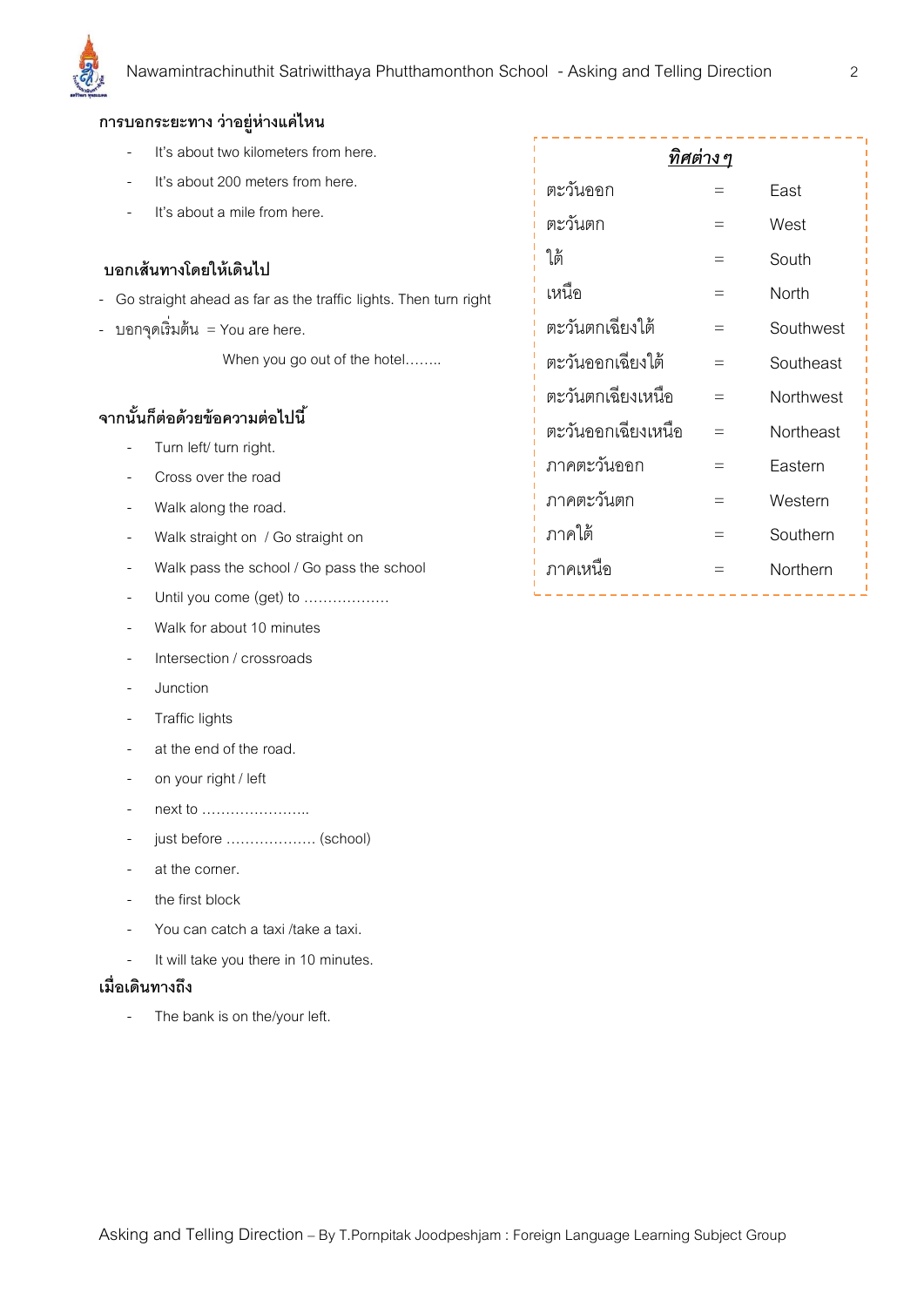



#### **Exercise One**

across from /on Grand Avenue / between / between / turn left / on the left / on Grand Avenue / right / turn right / walk along / on the corner of / drugstore / the restaurant / the supermarket / next to / the animals

- 1. The hospital is \_\_\_\_\_\_\_\_\_\_\_\_\_\_\_\_\_\_\_\_\_\_, between Maple Street and Elm Street.
- 2. The Bellview Hotel is **Example 2.** The bakery.
- 3. The pet shop is \_\_\_\_\_\_\_\_\_\_\_\_\_\_\_\_\_\_\_\_\_\_\_\_\_ the butcher shop and the newsstand.
- 4. The department store is \_\_\_\_\_\_\_\_\_\_\_\_\_\_\_\_\_\_\_\_\_\_\_\_the post office.

5. The flower shop is \_\_\_\_\_\_\_\_\_\_\_\_\_\_\_\_\_\_\_\_\_\_ Grand Avenue and Elm Street.

6. Could you tell me how to get from the park to the museum? Certainly, walk up Maple Street to Brighton Boulevard

and \_\_\_\_\_\_\_\_\_\_\_\_\_\_\_\_\_\_\_\_\_\_ Brighton Boulevard, and you'll see the museum on the left \_\_\_\_\_\_\_\_\_\_\_\_\_\_\_\_\_\_\_\_\_\_ the

shoe store and the bakery.

7. I'm at the zoo, looking at \_\_\_\_\_\_\_\_\_\_\_\_\_\_\_\_\_\_\_\_\_\_\_. Suddenly, I remember something. Quickly, I walk along Brighton

Boulevard past Maple Street, to Elm Street, and turn left. I walk up Elm Street, and just before I reach Grand Avenue, I

enter the store on my \_\_\_\_\_\_\_\_\_\_\_\_\_\_\_\_\_\_\_\_\_\_. Where am I? I'm at the \_\_\_\_\_\_\_\_\_\_\_

8. We're at the flower shop. Can you tell me how to get to the candy shop from here? Sure. Walk along Grand Avenue

to Maple Street, and \_\_\_\_\_\_\_\_\_\_\_\_\_\_\_\_\_\_\_\_\_\_\_. Walk down Maple Street, and you'll see the candy shop

\_\_\_\_\_\_\_\_\_, across from \_\_\_

9. Excuse me. Is \_\_\_\_\_\_\_\_\_\_\_\_\_\_\_\_\_\_\_\_\_\_\_\_\_\_\_\_ across from the park? Yes, it is.

10. Excuse me. Is the newsstand on Maple Street? No, it isn't. It's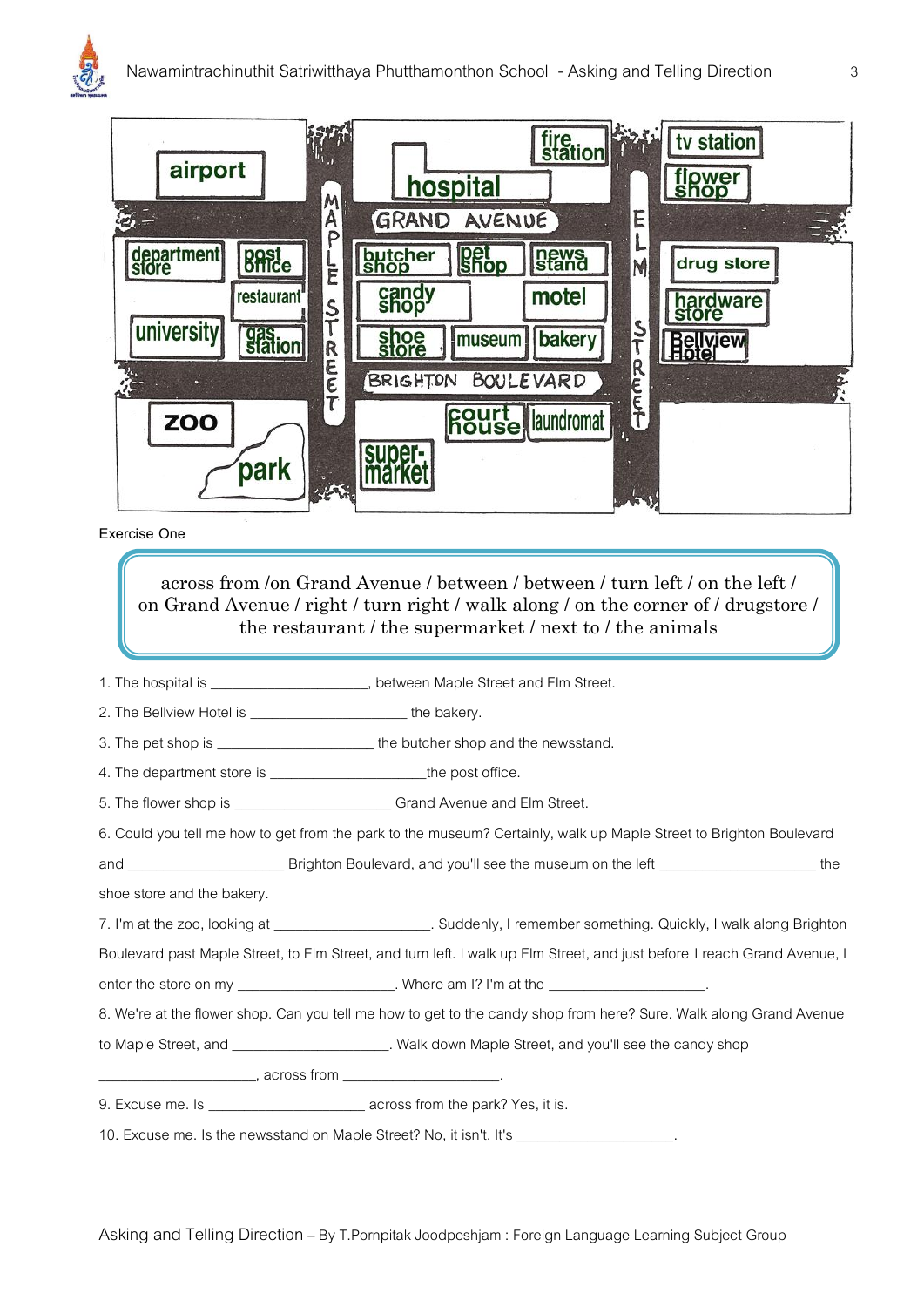

Exercise : Fill in the words below correctly. (Use the map for orientation.)

**continue, end, excuse, get, left (2x), next, opposite, right, second, straight on, thank, turn, welcome**



### **Asking and Telling Direction**

|                                                                                                                                                                                                                                                                        |                                    |                | P            | O            | C            | $\cup$       | E                         | Т            | $\mathsf{O}$ | T              | Z            | C              | N            | ${\sf R}$   | U            | Τ              | O              |
|------------------------------------------------------------------------------------------------------------------------------------------------------------------------------------------------------------------------------------------------------------------------|------------------------------------|----------------|--------------|--------------|--------------|--------------|---------------------------|--------------|--------------|----------------|--------------|----------------|--------------|-------------|--------------|----------------|----------------|
|                                                                                                                                                                                                                                                                        |                                    |                | E            | A            | A            | $\mathsf{O}$ | H                         | A            | H            | A              | $\mathsf{R}$ | H              | K            | K           | K            | S              | $\mathsf{R}$   |
| <b>ACROSS</b><br><b>BUILDING BUS</b><br><b>CORNER</b><br><b>CROSS</b><br><b>EVENUE</b><br><b>JAM</b><br><b>NEXT</b><br><b>ILEFT</b><br><b>LIGHT</b><br><b>OPPOSITE PASS</b><br><b>POLICE</b><br><b>RIGHT</b><br><b>STRAIGHT TRAFFIC</b><br><b>WALK</b><br><b>ZEBRA</b> | <b>CROSSING</b><br><b>JUNCTION</b> | V              | B            | $\sf S$      | G            | $\mathsf{R}$ | G                         | G            | $\circ$      | $\mathsf E$    | L            | N              | U            | W           | ${\sf R}$    | E              |                |
|                                                                                                                                                                                                                                                                        |                                    | E              | B            | $\rm I$      | S            | $\rm I$      | $\mathsf{N}$              | $\sf S$      | B            | U              | I            | L              | D            | I           | N            | G              |                |
|                                                                                                                                                                                                                                                                        |                                    | N              | $\mathsf{R}$ | U            | A            | E            | $\sf S$                   | $\mathsf E$  | T            | $\mathsf{C}$   | J            | $\mathsf F$    | $\mathsf T$  | $\mathsf R$ | $\mathsf{F}$ | $\bf{I}$       |                |
|                                                                                                                                                                                                                                                                        |                                    | U              | J            | $\mathsf R$  | S            | $\mathbf I$  | $\mathsf{N}$              | X            | $\mathsf R$  | E              | $\mathsf{P}$ | Y              | M            | F           | Q            | U              |                |
|                                                                                                                                                                                                                                                                        | <b>PASSENGER</b>                   | E              | Τ            | U            | $\mathsf{N}$ | $\mathsf{C}$ | E                         | G            | $\mathsf{C}$ | K              | L            | $\overline{A}$ | W            | H           | $\mathsf E$  | $\overline{A}$ |                |
|                                                                                                                                                                                                                                                                        | <b>STOP</b><br><b>TURN</b>         | S              | E            | G            | ${\sf N}$    | ${\sf N}$    | $\mathsf{R}$              | I            | E            | A              | C            | $\mathsf{R}$   | $\mathsf{O}$ | S           | S            | $\mathsf{L}$   |                |
|                                                                                                                                                                                                                                                                        |                                    | 0              | Τ            | S            | $\mathsf{O}$ | $\mathsf{C}$ | $\mathsf{L}$              | $\circ$      | $\top$       | ${\sf R}$      | L            | M              | A            | J           | $\top$       | Z              |                |
|                                                                                                                                                                                                                                                                        |                                    | H              | $\mathbf I$  | U            | Τ            | O            | Τ                         | V            | $\sf S$      | $\mathsf{H}$   | $\mathsf{T}$ | $\rm I$        | K            | G           | E            | $\mathsf J$    |                |
|                                                                                                                                                                                                                                                                        |                                    | $\overline{O}$ | S            | $\mathsf{C}$ | $\mathsf{P}$ | $\mathsf{O}$ | $\boldsymbol{\mathsf{H}}$ | $\;$ I       | К            | $\sf S$        | H            | $\mathsf{O}$   | G            | B           | Z            | H              |                |
|                                                                                                                                                                                                                                                                        |                                    |                | $\mathsf C$  | $\mathsf{O}$ | $\mathsf{C}$ | $\vee$       | N                         | $\mathsf{P}$ | H            | $\overline{O}$ | E            | T              | L            | $\mathsf R$ | H            | O              | $\mathsf{L}$   |
|                                                                                                                                                                                                                                                                        |                                    |                | D            | P            | ${\sf P}$    | A            | $\sf S$                   | S            | Z            | A              | N            | X              | A            | H           | I            | T              | $\overline{A}$ |
|                                                                                                                                                                                                                                                                        |                                    |                | J            | P            | A            | A            | N                         | F            | ${\sf P}$    | К              | N            | F              | U            | A           | Υ            | Z              | $\mathsf{L}$   |
|                                                                                                                                                                                                                                                                        |                                    |                | $\mathsf{R}$ | O            | C            | I            | F                         | F            | A            | R              | T            | N              | B            | X           | F            | G              | A              |